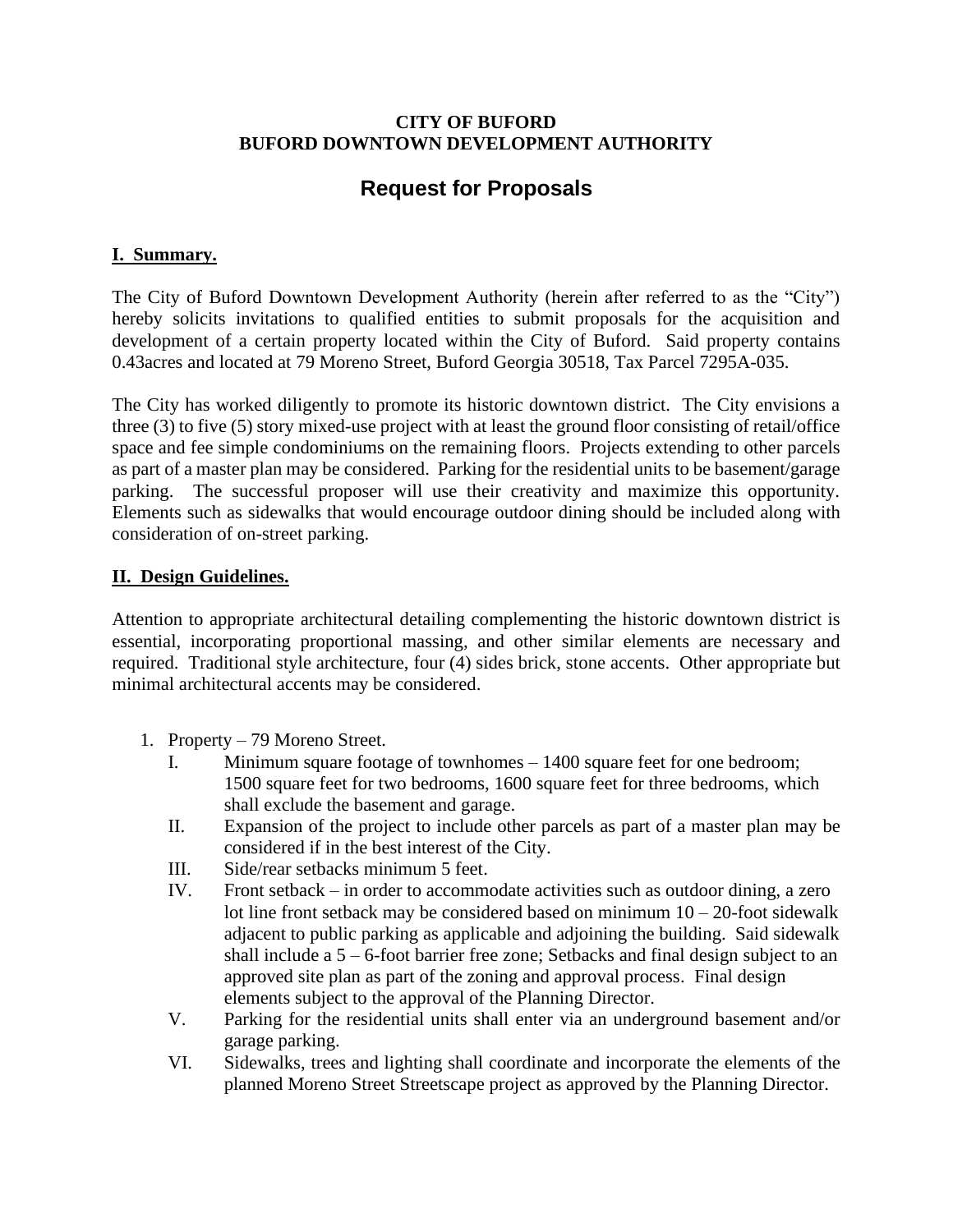The City has adopted *Design Guidelines* for the overall areas of the City and expects to migrate those design criteria to this development in order to guide massing and design. Familiarity with and a willingness to follow these standards is necessary and will provide helpful guidance with final building and site design.

## **III. The Property.**

The subject property consists of approximately  $0.43$  acres  $+/-$ .

#### **Acreage**

Representations of acreage are believed to be accurate, however, the DDA or the City makes no representation as to exact acreage and Buyer shall obtain a survey at his/her discretion.

### **IV. Zoning.**

The 0.43 acres property is currently zoned Commercial (C-2) under the City's 2000 Zoning Ordinance and Official Zoning Map. Upon a successful proposal, the City anticipates zoning the property to a site plan specific planned development under the City's Zoning Ordinance.

All projects must follow all applicable Building Code and Fire Code standards as required by the appropriate agency. Additionally, all projects must follow all other governmental regulations as applicable.

### **V. Restricted Uses.**

All parcels will be expected to contain certain deed covenants restricting any uses that relate to adult entertainment, adult video and bookstores, pool halls, tattoo parlors, vehicular sales or services uses and other relevant restrictions to be negotiated and subject to the selected design.

### **VI. Infrastructure, Environmental, Other.**

All of the necessary utilities are located reasonably nearby. Costs for necessary infrastructure shall be borne by the developer.

Except as otherwise explicitly noted, the land is being sold as-is. Any and all costs associated with any relocation, modifications, extensions, etc. of roads or utilities shall be fully borne by the developer. Any environmental inspections or evaluations are the sole responsibility of the developer.

### **VII. Demographics.**

.

The City of Buford is located approximately 35 miles from Atlanta and has excellent access to I-85, I-985, Buford Highway and Peachtree Industrial Boulevard. The City operates an independent school system ranked No.1 in the State of Georgia by *Niche.com.*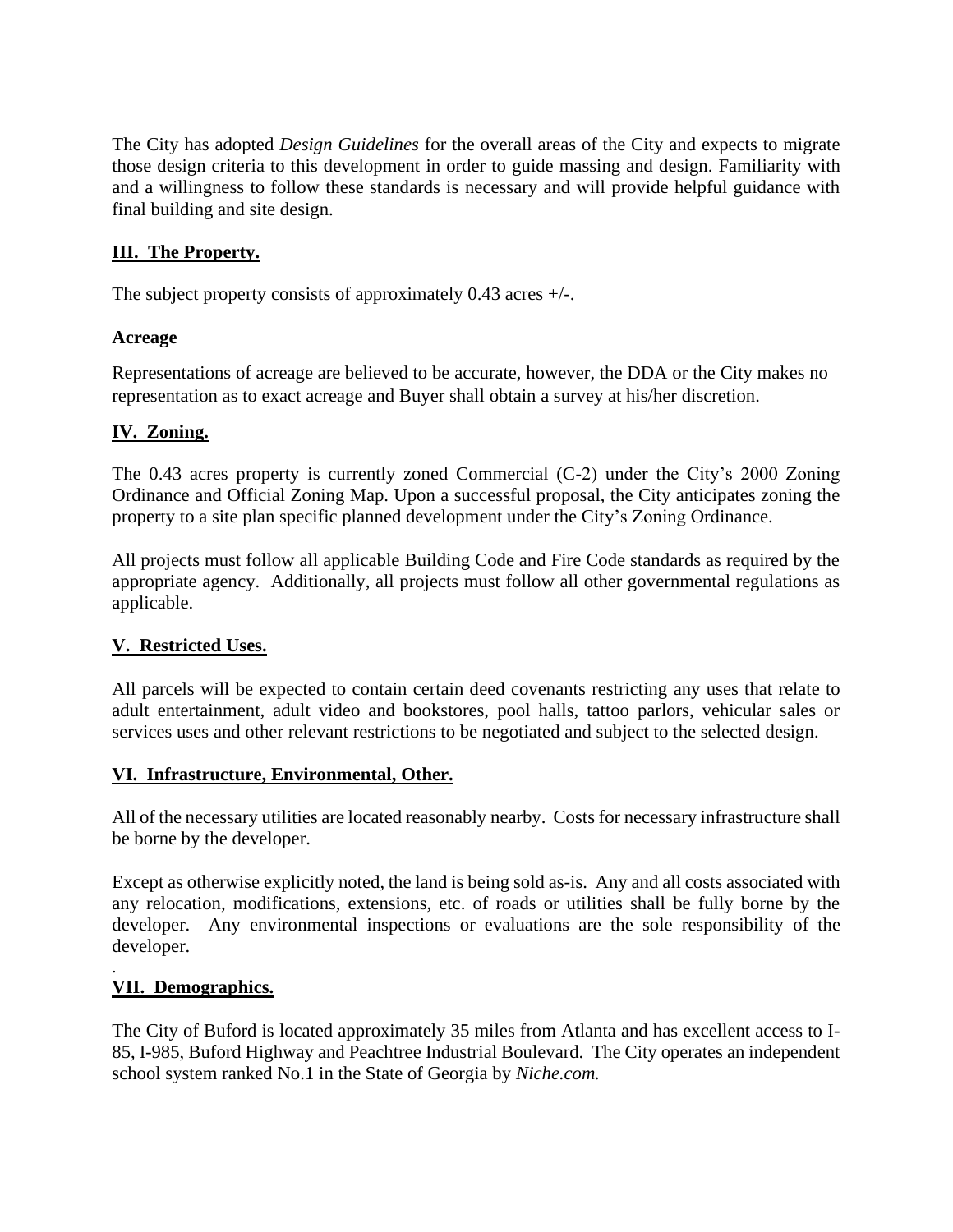#### **Greater Buford Area**

The City limits of Buford currently encompass approximately 17 square miles and contain approximately 17,000 residents. However, the City is part of a much larger rapidly growing area. The 30518 and 30519 zip codes represent the "Greater Buford Area." The Greater Buford Area includes portions of unincorporated Gwinnett and Hall Counties.

#### **VIII. Pricing and Compensation.**

In addition to appropriate financial remuneration, the City has specific performance standards, goals and expectations provided herein that should be part of any successful proposal.

The successful proposer will provide a combination acceptable compensation and attention to City goals to be detailed in the proposal.

#### **IX. Downtown Development Authority.**

At the time of the sale, the City's Downtown Development Authority will be the owner of the property.

#### **X. Proposal Submittal Requirements.**

Proposals shall be submitted in the following order and format. Multiple proposals/alternatives by a single developer may be provided. However, for clarity each alternative shall be submitted as a separate proposal.

#### **1. Credentials:**

- a. Identity of developer, including the development team's organizational structure and names and address of principals. List the composition of development team.
- b. The development team's professional qualifications and experience in development, financing and leasing/management of comparable projects or if leasing/management will be outsourced, the credentials of the proposed manager.
- c. Evidence of the development team's financial capacity to undertake the proposed project including bank references.
- d. Provide information of comparable experience with residential projects, historic development, mixed-use projects, in-fill projects, and/or other similar developments. Provide project information (such as size, location, development type, etc.) pictures, sketches, and other relevant details for said projects. Provide contact names and addresses for each representative project.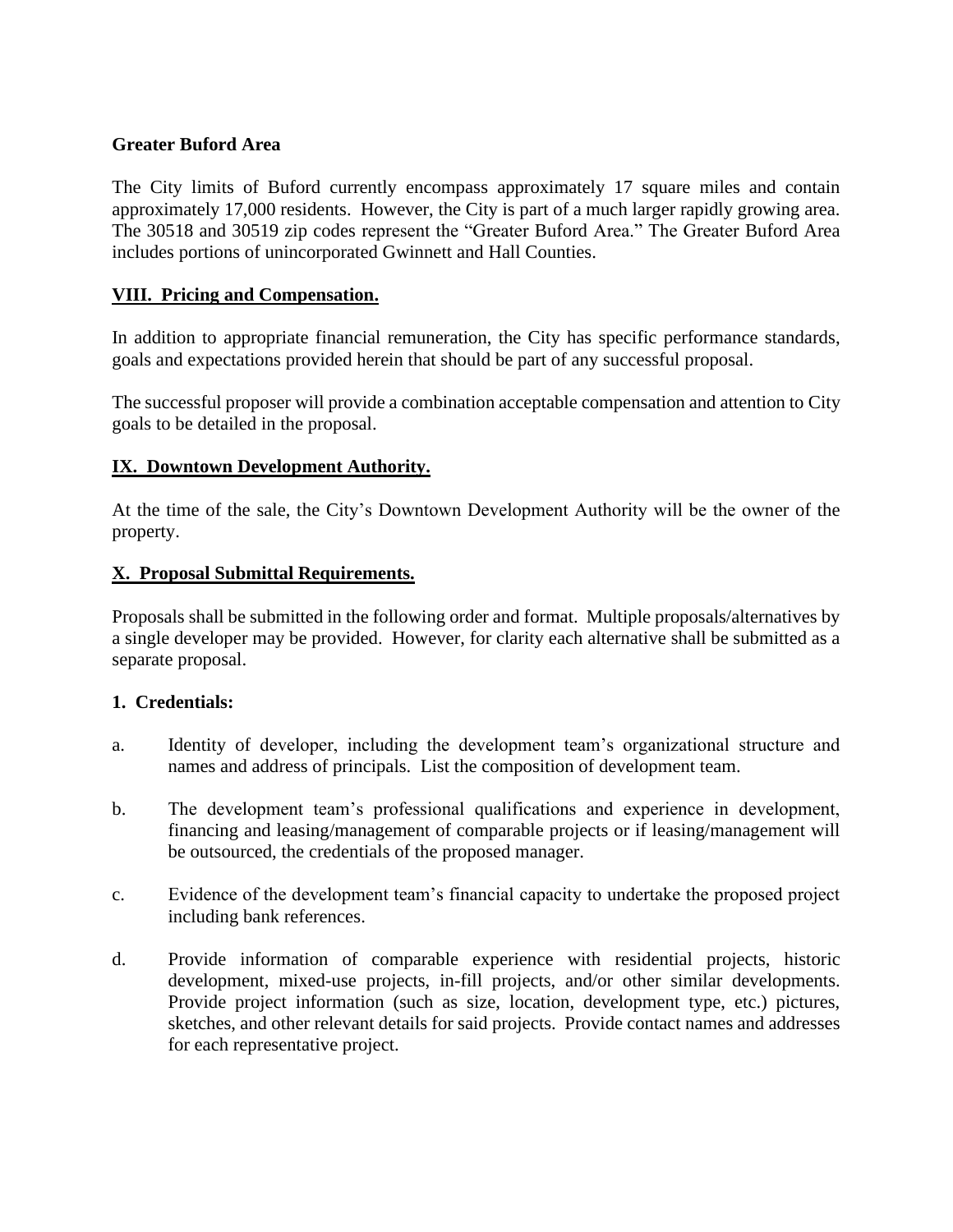### **2. Project Proposals:**

- a. Project Description: Provide a written project description of the proposed project that includes, at a minimum: 1) square footages of buildings 2) number of buildings; 3) building heights and number of stories; 4) architectural theme or character (including exterior building materials); 5) method of construction; 6) any phasing; 7) anticipated build-out value; HOA structure, fees, services, parking plan, residential parking garage (minimum: two spaces per residential unit), parking management plan, sanitation service, etc. 8) other items that may be of interest.
- b. Development Plan: Provide a detailed conceptual development plan that includes, at a minimum, 1) approximate configuration of proposed structure(s) on respective lot; and 2) site access, parking, pedestrian flow or other features appropriate for the project.
- c. Illustrative Building Plan: Provide a conceptual illustrative rendering of the exterior of building(s) including identification of any architectural elements (e.g. stone, brick, amenities, etc.). Said rendering should depict the look and character of the proposed buildings.
- d. Market Feasibility (optional): Provide copies of any relevant private studies or reports used to generate said proposal.
- e. Other: Provide any other relevant information that demonstrates the developer's awareness, understanding and commitment to the City's vision, overall financial security, previous relevant experience, unique knowledge of the goals of the City and/or any other factor that the City may find useful in awarding the project.

**One (1) original and 5 (five) copies of the proposal in an 8.5" X 11" bound document must be provided. Larger illustrative drawings may be submitted separately. However, these drawings must also be reduced and included within the 6 bound documents. All proposals must be received by the City of Buford, 2300 Buford Hwy, Buford, Georgia, 30518 by 4 p.m. on June 30, 2022.**

### **XI. Selection.**

The City may select as the City deems in its best interest and may negotiate the execution of a sales contract with one or more parties simultaneously. The City may reject any and all proposals, waive technicalities and informalities and award the project as the City deems in its best interest. The City will take into account various factors as outlined. No submittal of a proposal or selection of a bidder proposal will be binding on the City until and unless a binding sales contract is entered into with the City.

Respondents are advised that the following factors will be considered as part of the evaluation of each proposal.